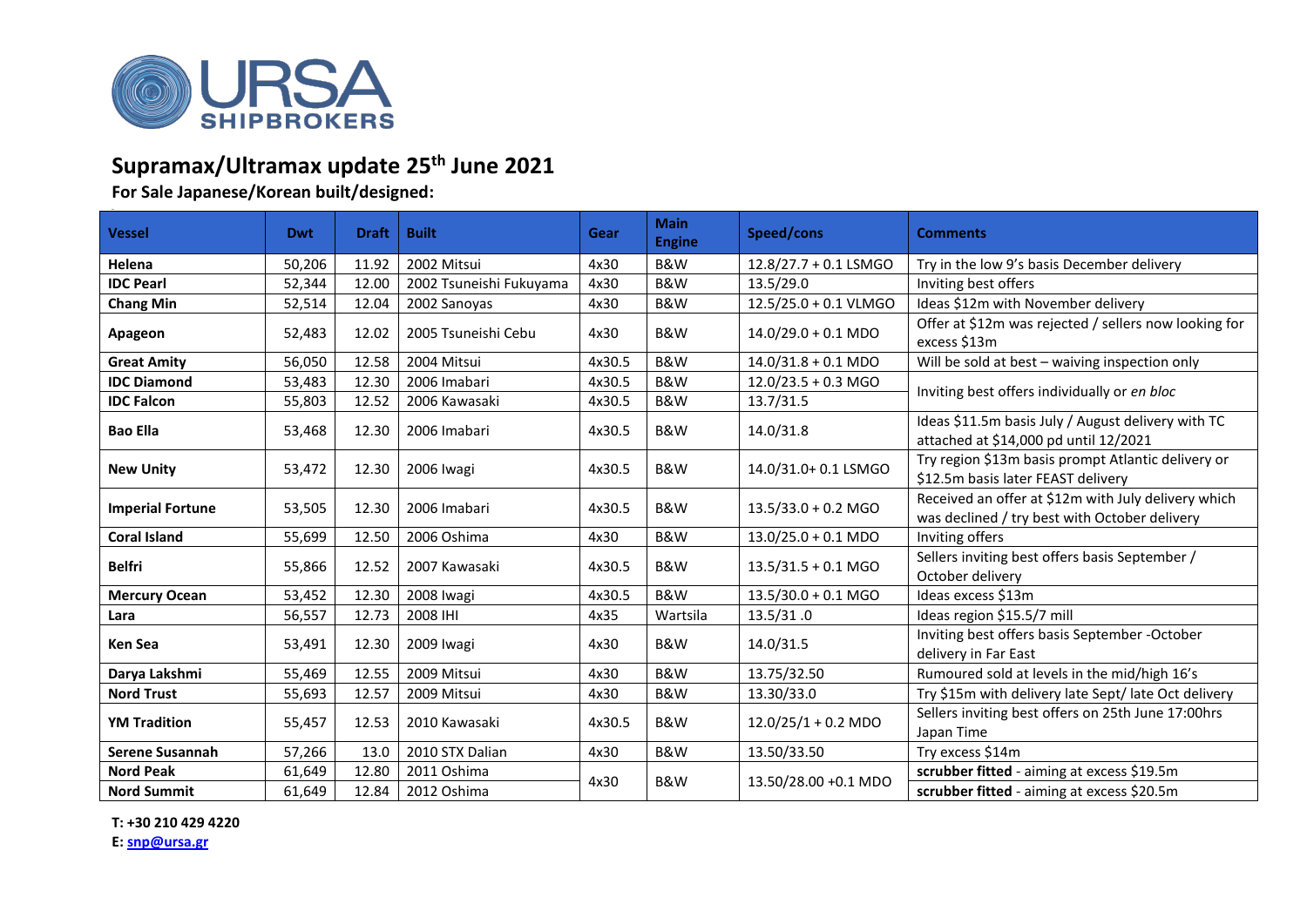

| <b>Vessel</b>                         | Dwt    | <b>Draft</b> | <b>Built</b>      | Gear  | Main Engine   Speed/cons |                       | <b>Comments</b>                                  |  |  |  |
|---------------------------------------|--------|--------------|-------------------|-------|--------------------------|-----------------------|--------------------------------------------------|--|--|--|
| Japan/Korean built/designed continued |        |              |                   |       |                          |                       |                                                  |  |  |  |
| <b>Centenario Forza</b>               | 56,129 |              | 12.71 2012 Mitsui | 4x30  | B&W                      | 13.3/32.0 + 0.1 LSMGO | Try in the low/mid 18's with October delivery    |  |  |  |
| <b>Nord Hudson</b>                    | 61,617 | 13.03        | 2014 NACKS        | 4x30  | B&W                      | $13.5/27.5 + 0.1$ MGO | Aiming excess \$21m                              |  |  |  |
| La Lama                               | 61,305 | $13.00$      | 2016 I-S          | 4x30. | B&W                      |                       | Rumoured under negotiations in the mid/high 25's |  |  |  |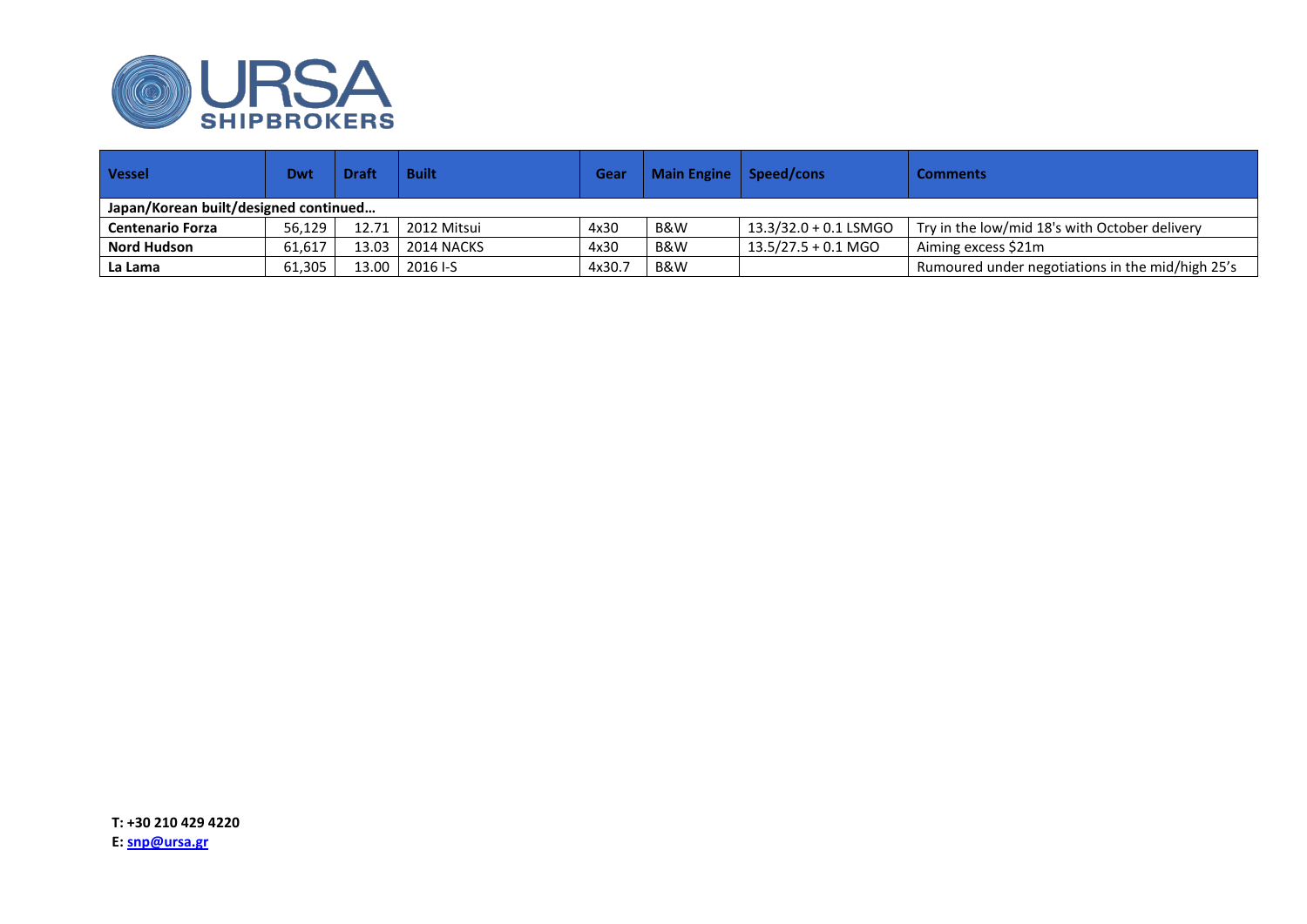

## **Chinese built and others:**

| <b>Vessel</b>             | Dwt    | <b>Draft</b> | <b>Built</b>        | Gear   | <b>Main Engine</b> | Speed/cons                                                                                     | <b>Comments</b>                                                                                                          |  |
|---------------------------|--------|--------------|---------------------|--------|--------------------|------------------------------------------------------------------------------------------------|--------------------------------------------------------------------------------------------------------------------------|--|
| Sophia K                  | 53,496 | 12.62        | 2008 Nam Trieu      | 4x36   | B&W                | Ideas \$9.5m with TC attached at US\$ 19,000 until<br>13.75/32.50<br>September / November 2021 |                                                                                                                          |  |
| <b>Blue Diamond</b>       | 53,521 | 12.62        | 2008 Ha Long        | 4x46   | B&W                | 13.5/35.0 + 0.2 LSMGO                                                                          | Ideas \$10m basis July / October delivery                                                                                |  |
| Safesea Neha II           | 53,389 | 12.50        | 2008 Dayang         | 4x35   | B&W                | 13.0/31.0 + 0.1 LSMGO                                                                          | Received an offer from Chinese at \$11.8 basis<br>prompt delivery waving inspections and probably<br>encounter at \$12.5 |  |
| <b>Skylight</b>           | 56,847 | 12.80        | 2009 Taizhou        | 4x30   | B&W                | $13.5/33.0 + 0.2$ MGO                                                                          | Inviting offers basis prompt delivery in the Atlantic                                                                    |  |
| <b>Athos</b>              | 57,000 | 12.80        | 2009 Hantong        | 4x35   | B&W                |                                                                                                | Ideas \$13.5m with prompt delivery                                                                                       |  |
| Safesea Anya              | 56,806 | 12.81        | 2010 Taizhou Sanfu  | 4x36   | B&W                | 12.0/28.0                                                                                      | Try excess \$13m                                                                                                         |  |
| <b>Ecoatlantic</b>        | 53,360 | 12.50        | 2010 Dayang         | 4x35   | B&W                | 12.0/25.0 + 0.1 LSMGO                                                                          | Ideas \$13m                                                                                                              |  |
| <b>Prosperity for all</b> | 57,015 | 12.80        | 2010 Hantong        | 4x36   | B&W                | 13.0/31.0                                                                                      | Try region \$13.5/13.6m                                                                                                  |  |
| <b>SITC Taishan</b>       | 58,107 | 12.82        | 2010 Tsuneishi      | 4x30   | B&W                | $13.5/32.0 + 0.2$ MDO                                                                          | Sellers inviting best outright offers basis August<br>2021 / March 2022 delivery, try low/mid 17's                       |  |
| <b>Good Hope</b>          | 56,755 | 12.80        | 2010 Taizhou Kouan  | 4x30   | <b>B&amp;W</b>     | 13.0/35.0                                                                                      | Received an offer at \$13m                                                                                               |  |
| <b>Melati Laut</b>        | 56,643 | 12.80        | 2011 Qingshan       | 4x35   | B&W                |                                                                                                | Try in the mid/high 14's                                                                                                 |  |
| <b>Bao Yun Sheng</b>      | 56,928 | 12.80        | 2011 JES            | 4x36   | B&W                | $13.0/3.15 + 0.1$ MGO                                                                          | Inviting offers                                                                                                          |  |
| <b>Eratios</b>            | 54,683 | 12.80        | 2011 Jiantiao       | 4x30   | B&W                | $13.0/27.5 + 0.1$ MGO                                                                          | Ideas excess \$12m basis surveys due and BWTS<br>included in the sale but not fitted                                     |  |
| Panagia Korona            | 56,568 | 12.80        | 2012 Cosco Zhoushan | 4x30   | B&W                | 13.0/31.0                                                                                      | Seen and declined \$15.25m now try \$16m                                                                                 |  |
| <b>Atlantic Merida</b>    | 56,670 | 12.80        | 2012 Zhejiang       | 4x30   | B&W                | 13.75/30.50                                                                                    | Sellers inviting best outright offers basis charterfree<br>delivery                                                      |  |
| <b>Tristar Prosperity</b> | 56,824 | 12.80        | 2012 Cosco          | 4x30   | B&W                | $13.5/31.5 + 2.5$                                                                              | On TC until 11/21 at \$15.800 per day, inviting best<br>offers                                                           |  |
| <b>Eships Progress</b>    | 56,897 | 12.80        | 2012 Cosco          | 4x30   | B&W                | $13.5/31.5 + 2.5$                                                                              | On TC until late June/early July, inviting best offers                                                                   |  |
| Seacon 6                  | 57,000 | 12.80        | 2012 Beilun Lantian | 4x30   | B&W                | $13.0/33.0 + 0.1$ MGO                                                                          | Will be auctioned in 1-2 weeks                                                                                           |  |
| <b>Yangtze Alpha</b>      | 56,692 | 12.82        | 2012 Guoyu          | 4x35   | Wartsila           | 13/31.2 + 0.1 LSMGO                                                                            | Inviting offers                                                                                                          |  |
| <b>Bulk Costa Rica</b>    | 58,758 | 12.68        | 2012 Nantong        | 4x30.5 | B&W                | $14.1/34.4 + 0.1$ MGO                                                                          | Sellers inviting best offers on 2nd July basis<br>mid/late-September charterfree delivery in the Far<br>East.            |  |

**T: +30 210 429 4220 E: [snp@ursa.gr](mailto:snp@ursa.gr)**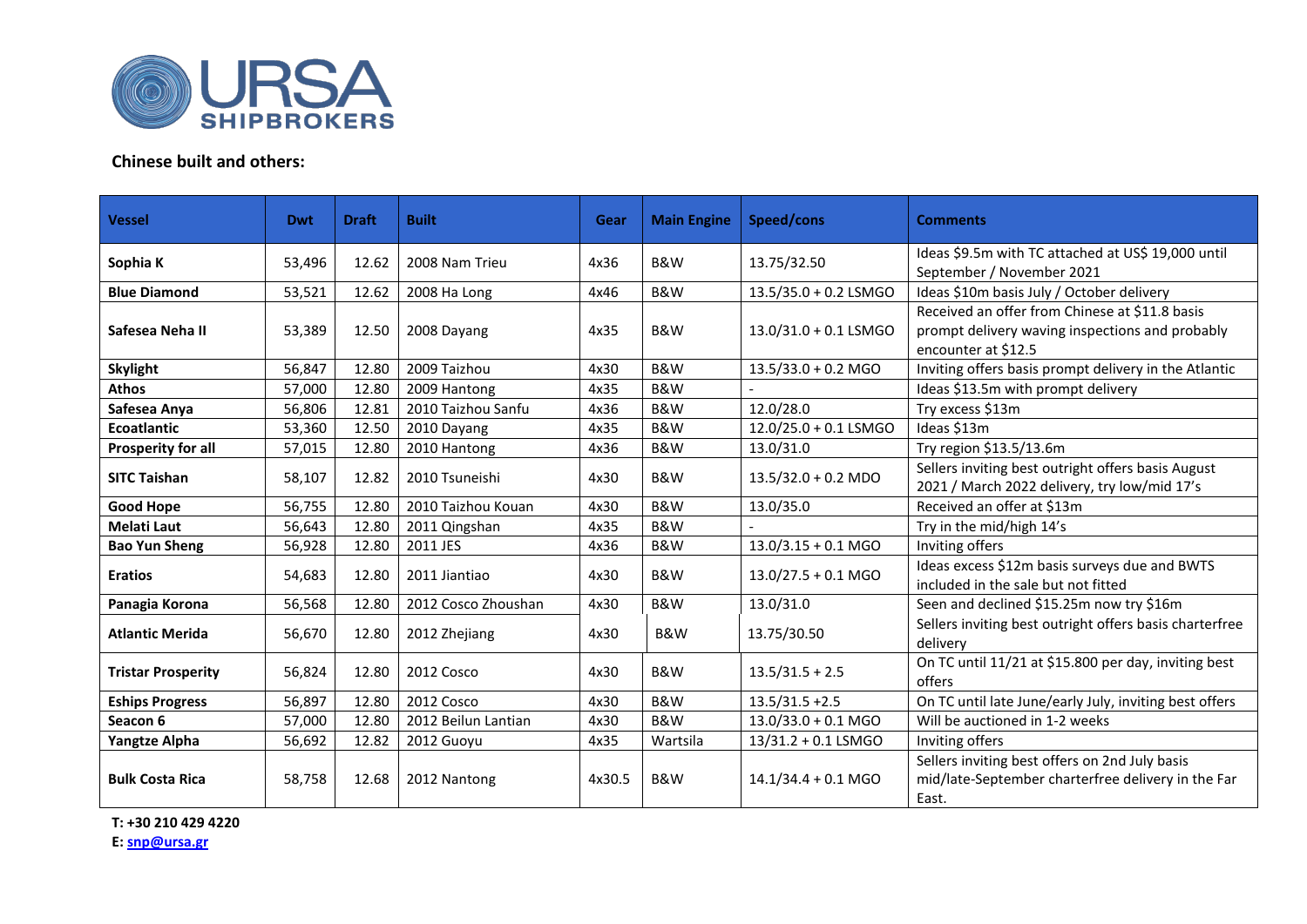

| <b>Vessel</b>                             | Dwt    | <b>Draft</b> | <b>Built</b>   | Gear | <b>Main Engine</b> | Speed/cons              | <b>Comments</b>                                                                                                                                                 |  |  |
|-------------------------------------------|--------|--------------|----------------|------|--------------------|-------------------------|-----------------------------------------------------------------------------------------------------------------------------------------------------------------|--|--|
| <b>Chinese built and others continued</b> |        |              |                |      |                    |                         |                                                                                                                                                                 |  |  |
| Nathan Brandon                            | 56,489 | 12.80        | 2013 Huatai    | 4x36 | B&W                | 12.5/25.0               | Ideas \$16m basis index-linked TC until end 2022                                                                                                                |  |  |
| <b>Amber Champion</b>                     | 63,800 | 13.30        | 2013 Chengxi   | 4x30 | B&W                | $14/28.9 + 0.1$ MDO     | Rumoured sold to Greek buyers in the mid \$20m.                                                                                                                 |  |  |
| Sea Star                                  | 56,591 | 12.81        | 2014 Jiangdong | 4x30 | B&W                | 14/32                   | Try in the low/mid 16's                                                                                                                                         |  |  |
| <b>Kmarin Ulsan</b>                       | 63,151 | 13.30        | 2014 Jiangsu   | 4x30 | B&W                | $13.7/26 + 0.1$ MDO     | Received offers at 18th June/ rumoured to have<br>received high \$20m with January 2022 delivery.                                                               |  |  |
| <b>Navigare Bonitas</b>                   | 63,166 | 13.30        | 2014 Zhejiang  | 4x36 | B&W                | 13.3/25.5               | Owners inviting best offers and also consider both<br>single or en bloc transaction (with Navigare Bellus<br>and Beautus) basis charterfree delivery in August. |  |  |
| Vialli                                    | 63,493 | 13.30        | 2015 Chengxi   | 4x30 | B&W                | $14/31.5 + 0.1$ MGO     | Rumoured sold for a price in the region of \$23m.                                                                                                               |  |  |
| <b>Navigare Bellus</b>                    | 63,310 | 13.31        | 2017 Chengxi   | 4x30 | B&W                |                         | Owners inviting best offers and also consider both                                                                                                              |  |  |
| <b>Navigare Beatus</b>                    | 63,371 | 13.31        | 2017 Chengxi   | 4x30 | B&W                | $13.5/29.0 + 0.1$ LMSGO | single or en bloc transaction (with Navigare Bonitas)<br>basis charterfree delivery in August.                                                                  |  |  |
| <b>GH Dawn Run</b>                        | 63,561 | 13.30        | 2018 Yangfan   | 4x30 | B&W                | 13.5/25.8               | Inviting best offers basis TC attached                                                                                                                          |  |  |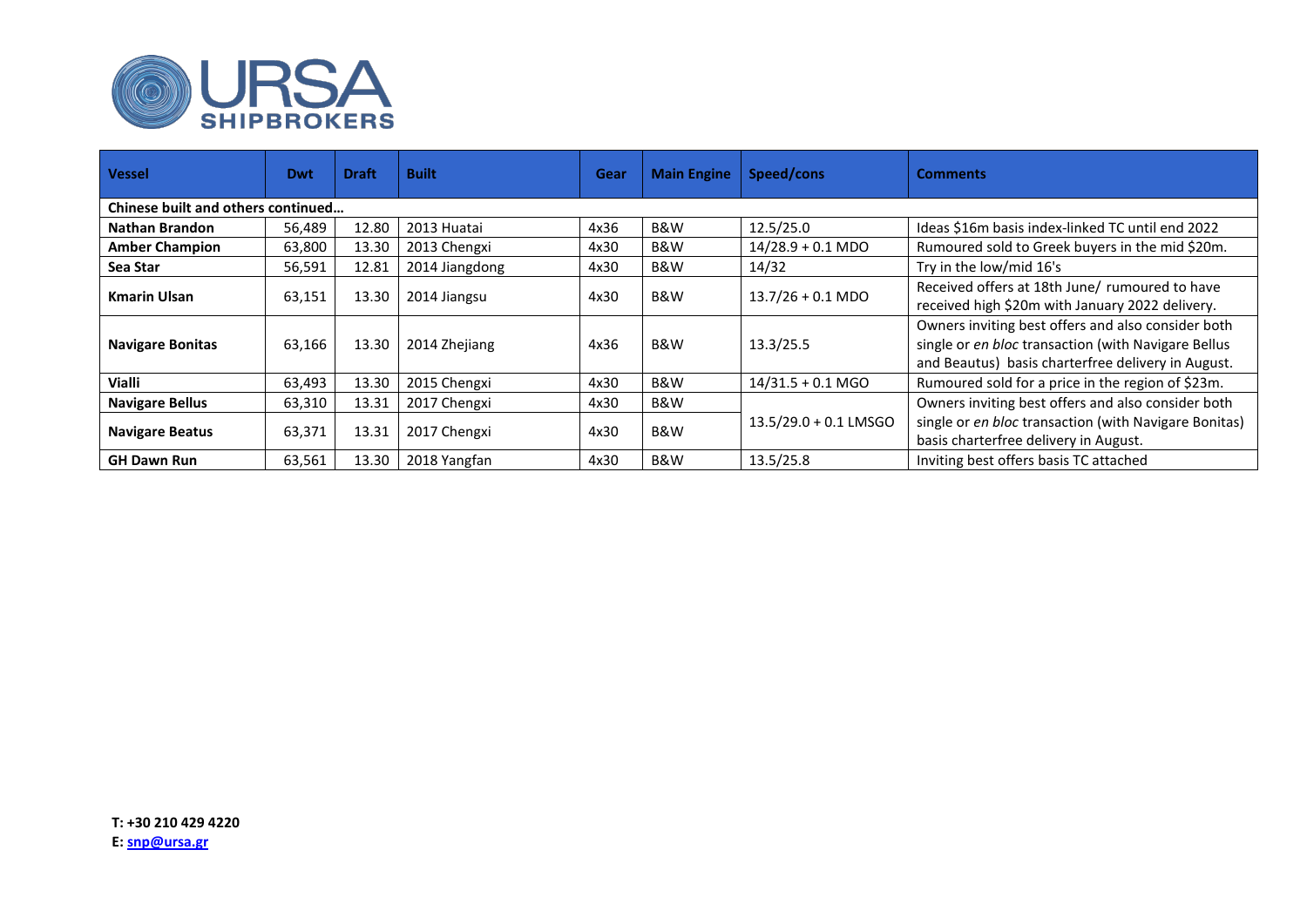

## **Sales:**

| <b>Vessel</b>             | <b>Dwt</b> | <b>Draft</b> | <b>Built</b>         | Gear   | <b>Main Engine</b> | Speed/cons                    | <b>Date</b><br>reported | <b>Price</b><br>$$$ mill | <b>Buyers/Comments</b>                 |
|---------------------------|------------|--------------|----------------------|--------|--------------------|-------------------------------|-------------------------|--------------------------|----------------------------------------|
| <b>Bulk Titan</b>         | 58,090     | 12.82        | 2009 Tsuneishi       | 4x30   | <b>B&amp;W</b>     | 13.5/29.0                     | 23/06/2021              | 16.30                    | Undisclosed with<br>September delivery |
| <b>White Hawk</b>         | 61,360     | 12.84        | 2012 Oshima          | 4x30   | <b>B&amp;W</b>     | 13.7/31                       | 18/06/2021              | 20.85                    | Undisclosed                            |
| Donau K                   | 58,682     | 12.68        | 2012 Kawasaki        | 4x30.5 | <b>B&amp;W</b>     | $12.5/24 + 0.1 \text{ MDO}$   | 10/06/2021              | 19.60                    | <b>Taylor Maritime</b>                 |
| <b>Nord Olive</b>         | 56,108     | 12.56        | 2014 Oshima          | 4x30   | <b>B&amp;W</b>     | $13.5/25 + 0.1 \text{ MDO}$   | 17/06/2021              | 22.50                    | Turkish                                |
| Amami K                   | 58,613     | 12.67        | 2012 Kawasaki        | 4x30.5 | <b>B&amp;W</b>     | 12.24/27                      | 15/06/2021              | 19.50                    | Undisclosed                            |
| <b>Star Pathfinder</b>    | 61,298     | 13.01        | 2015 Iwagi           | 4x30   | <b>B&amp;W</b>     | $14.0/28.5 + 0.2$ MGO         | 16/06/2021              | 22.90                    | <b>Belships Norway</b>                 |
| Madonna III               | 53,390     | 12.54        | 2007 Chengxi         | 4x36   | B&W                | 14.0/35.5                     | 15/06/2021              | 11.80                    | Undisclosed                            |
| Kmarin Busan              | 63,155     | 13.30        | 2014 New Hantong     | 4x30   | B&W                | 14/28.5                       | 08/06/2021              | 21.20                    | Undisclosed                            |
| Surabhi                   | 56,830     | 12.80        | 2010 Taizhou Sanfu   | 4x30   | <b>B&amp;W</b>     | 12/26                         | 07/06/2021              | 12.60                    | Chinese                                |
| <b>Olympic Pegasus</b>    | 56,726     | 12.81        | 2011 Cosco Guangdong | 4x30   | <b>B&amp;W</b>     | $12.2/26.5 + 0.2 \text{ MDO}$ | 07/06/2021              | 15.00                    | Greek                                  |
| <b>Olympic Pride</b>      | 55,705     | 12.56        | 2006 Mitsui          | 4x30   | <b>B&amp;W</b>     |                               |                         |                          |                                        |
| <b>Olympic Peace</b>      | 55,709     | 12.50        | 2006 Oshima          | 4x30   | B&W                | 13.6/31+0.1 MGO               | 07/06/2021              | 25.50                    | en bloc, Greek                         |
| <b>Nautical Hilary</b>    | 63,531     |              |                      | 4x36   | B&W                |                               | 03/06/2021              | 44.00                    | en bloc, Eagle Bulk                    |
| <b>Nautical Loredana</b>  | 63,556     | 13.30        | 2015 Hantong         |        |                    | $13.75/27 + 0.1 \text{ MDO}$  |                         |                          | (scrubber fitted)                      |
| <b>Star Eracle</b>        | 58,118     | 12.97        | 2012 Dayang          | 4x35   | <b>B&amp;W</b>     | $13.25/33 + 0.1$ MGO          | 02/06/2021              | 15.90                    | Chinese                                |
| Houyu                     | 55,471     | 12.53        | 2010 Kawasaki        | 4x30.5 | <b>B&amp;W</b>     | $13.1/27.6 + 0.1 \text{ MDO}$ | 02/06/2021              | 15.50                    | Undisclosed                            |
| <b>Pacific Talent</b>     | 56,578     | 12.81        | 2013 New Hantong     | 4x36   | <b>B&amp;W</b>     | $13.2/29.5 + 0.1 \text{ MDO}$ | 31/05/2021              | 16.20                    | Undisclosed                            |
| Tern                      | 50,209     | 11.93        | 2003 Mitsui          | 4x30   | <b>B&amp;W</b>     | $13.5/28.5 + 0.1$ MGO         | 31/05/2021              | 9.70                     | Chinese                                |
| Prabhu Gopal              | 56,060     | 12.55        | 2003 Mitsui          | 4x30   | <b>B&amp;W</b>     | 14/30.8 + 0.5 LSMGO           | 28/05/2021              | 10.50                    | Undisclosed delivery in<br>September   |
| Orange Island             | 50,806     | 12.15        | 2010 Oshima          | 4x30   | <b>B&amp;W</b>     | $13.5/31 + 0.1 \text{ MDO}$   | 28/05/2021              | 14.30                    | Chinese                                |
| <b>Archagelos Michael</b> | 43,460     | 12.60        | 2007 Ha Long         | 4x36   | B&W                | 12/26.5                       | 27/05/2021              | 8.20                     | Undisclosed                            |
| <b>Global King</b>        | 51,703     | 12.14        | 2011 Oshima          | 4x30   | Mitsubishi         |                               | 27/05/2021              | 14.50                    | UK-based                               |